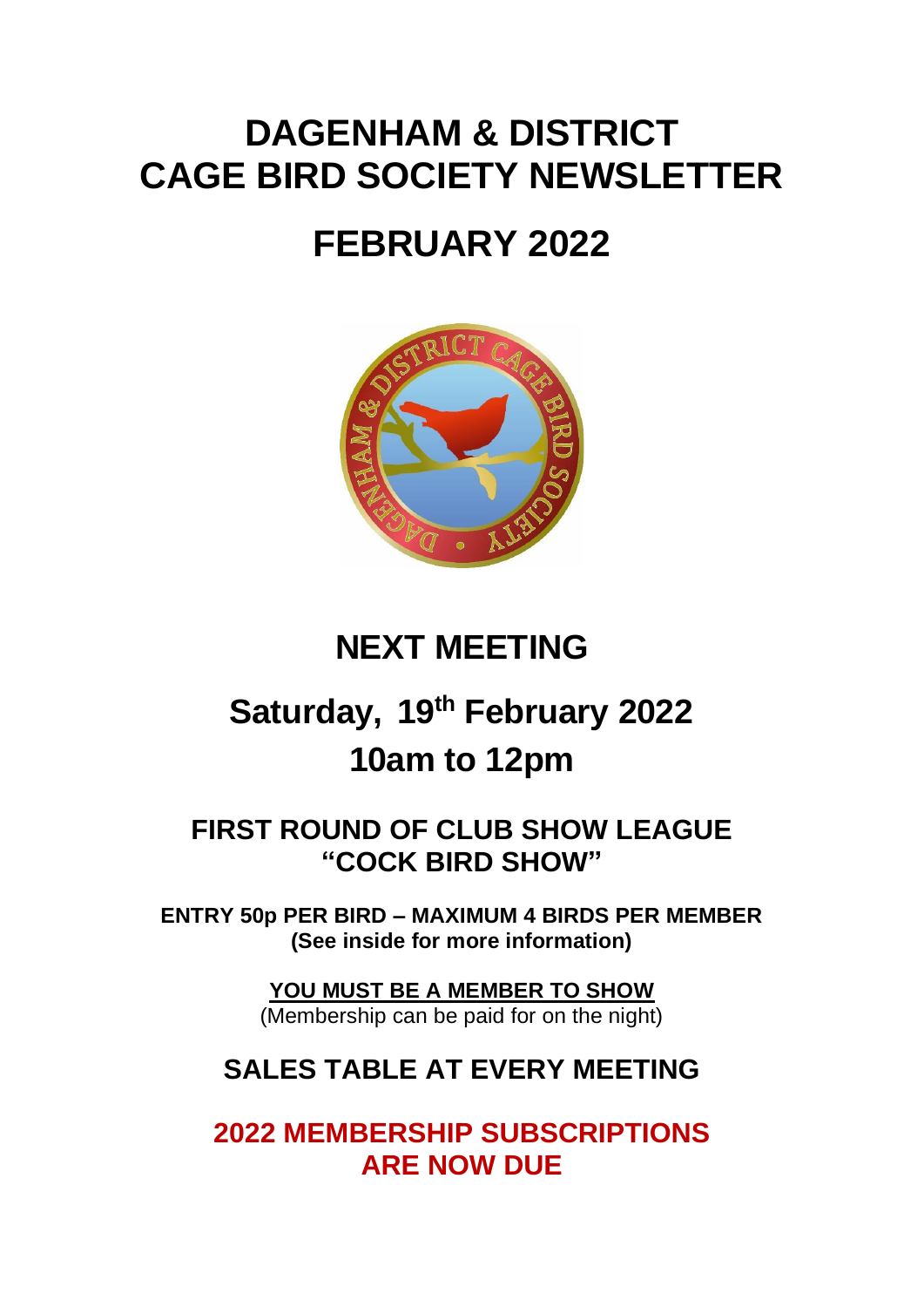#### **Committee Members 2022**

**Dagenham and District Cage Bird Society Meetings held at Wantz Hall Rainham Road North Dagenham, Essex RM10 7DX**

> **PRESIDENT** Peter Decort 5 Campbell Close Collier Row Romford, Essex RM1 4SA 0772 666 4671

**CHAIRMAN** Barry Johnson 01708 348330

**TREASURER** Peter Decort 0772 666 4671

**SECRETARY** Richard Wilson Mitchells Farm London Road Stapleford Tawney RM4 1SP 07852 959447

**SHOW SECRETARY** Geoff Louth 07900 380 765

President PFTFR DFCORT Vice President Vacancy Chairman BARRY JOHNSON Vice Chairman Vacancy Secretary RICHARD WILSON Asst. Secretary Vacancy Treasurer PETER DECORT Publicity & Raffle BARRY & VAL Newsletter BARRY & VAL Show Manager STEVE WALLIS Show Secretary **GEOFF LOUTH** Trophy Secretary LES RIX

Asst. Show Managers LES RIX and DAVE MASON Canteen **FRAN, VAL & BARRY** 

Dick Lathleiff, Mick Pegram and Ted Papandreas

**Meetings are held on the third Saturday of the month at 10am to 12pm at Wantz Hall – Rainham Road North – Dagenham – Essex RM10 7DX**

#### **Committee Meetings**

**The Show Committee will arrange the Shows. General Committee Meetings will be arranged as and when needed. All Meetings and decisions will be reported by the Secretary in the Newsletters**

**SUBSCRIPTION RATES FOR THE CALENDAR YEAR 2022**

| <b>Single</b>        | £15.00      |
|----------------------|-------------|
| <b>Partnerships:</b> | £20.00      |
| Juniors (to 16):     | <b>FREE</b> |

**If anyone would like to contribute an article to the Newsletter about their birds or their showing – or anything else – please speak to Barry or Val at any of the meetings or e-mail them at the addresses shown below. Barry [\(lukeira@btinternet.com\)](mailto:lukeira@btinternet.com) Val [\(valkenh@btinternet.com\)](mailto:valkenh@btinternet.com)**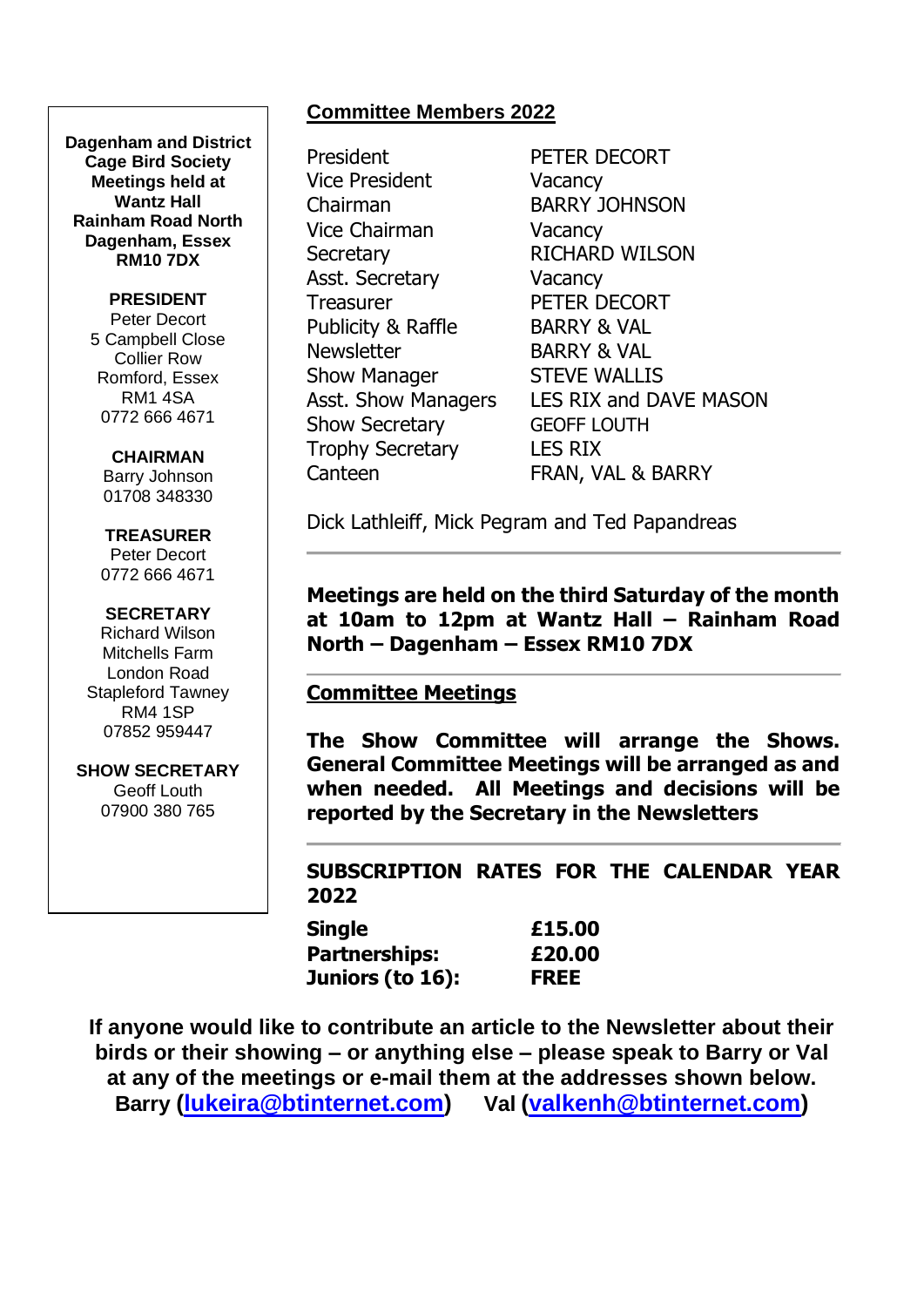## **Forthcoming Meeting Dates**

 $2022$ 

| <u>ZUZZ</u>               |                                                         |
|---------------------------|---------------------------------------------------------|
| Sat 19 <sup>th</sup> Feb  | Club Show League – First Round – Cock Bird Show         |
| Sat 19 <sup>th</sup> Mar  | <b>TBC</b>                                              |
| Sat 16 <sup>th</sup> Apr  | <b>TBC</b>                                              |
| Sat 21 <sup>st</sup> May  | <b>Song Bird Competition</b>                            |
| Sat 18 <sup>th</sup> June | <b>TBC</b>                                              |
| Sat 16 <sup>th</sup> July | <b>TBC</b>                                              |
| Sat 20 <sup>th</sup> Aug  | Keith Ferry will be giving a talk on Norwich Canaries   |
| Sat 17 <sup>th</sup> Sep  | <b>TBC</b>                                              |
| Sat 15 <sup>th</sup> Oct  | Club Show League – Second Round – Hen Bird Show         |
| Sat 19 <sup>th</sup> Nov  | Young Stock Show (10am to 2pm)                          |
| Fri 9 <sup>th</sup> Dec   | Staging for Open Show followed by Christmas Raffle Draw |
|                           | and Buffet (8pm to 10pm)                                |
| Sat 10 <sup>th</sup> Dec  | Open / Annual Show (all day)                            |
| 2023                      |                                                         |
| Sat 21st Jan              | <b>AGM</b>                                              |

## **The President's Comments**

As you will all know, our last Meeting was our first AGM for two years. Richard opened the Meeting to about 25 people and held a minute's silence for one of the great Members and Birdmen, Ken Grigg,. While we were all silent some of the birds that were for sale started to sing as if on cue.

Richard asked if all those that stood two years ago wanted to stand again. This was a unanimous decision. Yes.

I am honoured to stand as your President again and for this I thank you all.

Richard asked me about the finances. I had printed out Balance Sheets and handed them out. I explained that they were based on the last two years and the bottom line was that we lost approximately £750.00. I explained that the main reason for this was that the Club paid out £1,275.00 towards the cost of the new staging. If it had not been for that we would have made a small profit. Members present had no questions so the Accounts were accepted.

On the question of the staging Richard said it should be delivered around the end of the month. Les asked where it would be stored and Richard said temporarily at his premises until we can clear the old store room of all the old staging.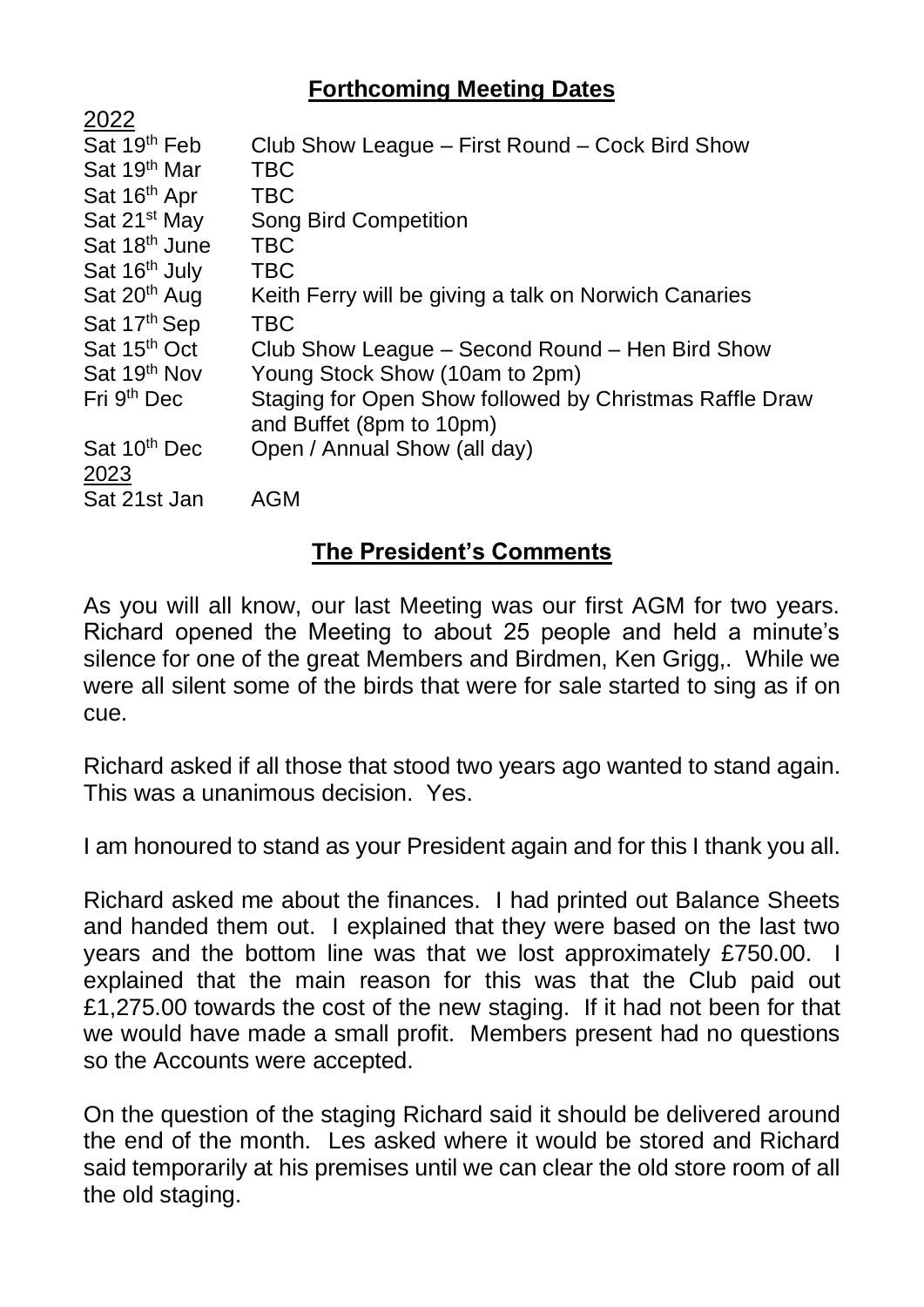Richard went on to talk about the monthly Meetings, i.e what sort of things to put on. Members said what they would like to see. Richard is going to try and arrange these.

A motion was put forward for Barry, Fran and Val to be made Life Members. This was accepted by all present with a show of hands and a round of applause, plus a big thank you for getting the Newsletter out every month during the pandemic to keep us all informed on what was happening at the Club.

At the Meeting, someone asked me if we could perhaps hold a Bird & Equipment Sale or even an Auction. We will have to see if this can be arranged for later in the year.

In the last Newsletter Richard said that his firm, Vista Workspace Solutions, will be pulling out of awarding prize money at the Shows, so this means our Club will be paying out over £1,100 in prize money and more for the other events and the Young Stock Show. Although we have a strong bank balance it has taken years to get it to that sort of money. My point is, if we do not look at ways of reducing the amount of prize money given we will see a sharp fall in our bank balance. It would be nice if we could find some firms that may be willing to sponsor our Shows.

These were just some of the points talked about at the Meeting. I will leave it to Richard to tell you more.

This is the time of year when I have to remind you that subs are now due. Normal subs are £15.00. Partnerships £20.00 and Juniors are free.

If you can't get to the Club you can send them to me at the address on the inside front cover of the Newsletters. I hope to hear from you or see you soon.

Pete

PS The Newsletter is getting bigger and bigger. So much so that Barry has worn out another printer. He has had to buy a new one so I think the Club should either buy it or, at least go part way with him.

#### **The Club Secretary's Comments**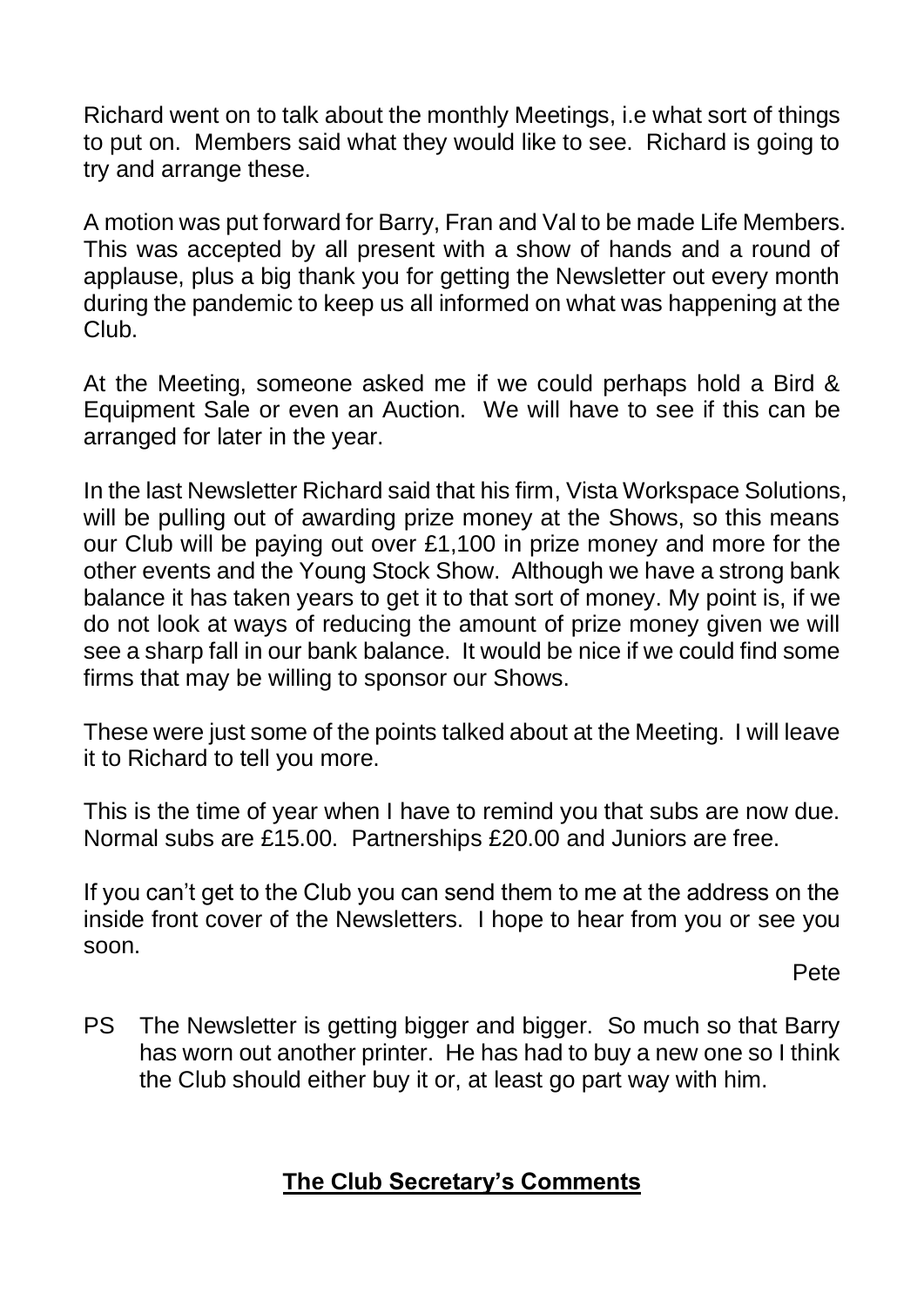Thank you to everyone who came to the AGM and a big thank you to all the committee members who have offered their services for another year. Richard

## **Open Message re the AGM from Mick Pegram**

I refer to Peter's comments at our AGM about handy numbers that might help at anytime. I personally have spoken both with Peter and Shane. It is really appreciated by all members that our sponsor, Direct Bird Products, attends our meetings each month and honours any pre ordered items. Noone is trying to take that away from them. However not all can wait until the meeting should they require anything quickly –especially as the breeding season is almost upon us. Therefore these other outlets can be invaluable especially if not known about. Shane understands and quite agrees and has no problems about it but it seems like Peter must have taken one of his 'grumpy' pills – hey ho that's Peter for you!

Anyway that's all. It was a great meeting this morning with a good attendance by old and new members who are very welcome!

**Mick** 

## **Update on New Staging**

The new staging has arrived and can be used for the first time at the Cock Bird Show.

Richard

## **Useful Numbers and Contacts**

#### **Rings**

IOA (International Ornithological Association) Website – www.ioa-comuk.org

For all rings call Richard Lumley on 01653 697565

Email - [ruby@lordlumley.plus.com](mailto:ruby@lordlumley.plus.com)

Richard is very helpful and provides a great service. The IOA are also sponsors of Dagenham CBS.

For closed or split rings email or call Hans Herr in Germany. Contact Melanie Siegel she speaks very good English, is very helpful and quick, I ordered & paid for rings on a Wednesday and I received them on the Monday. The quality of the rings is excellent.

Website – www.vogelringe.de Phone: 0049-721-686023 Fax: 0049-721-683029 - E-Mail: [ma.herr@vogelringe.de](mailto:ma.herr@vogelringe.de)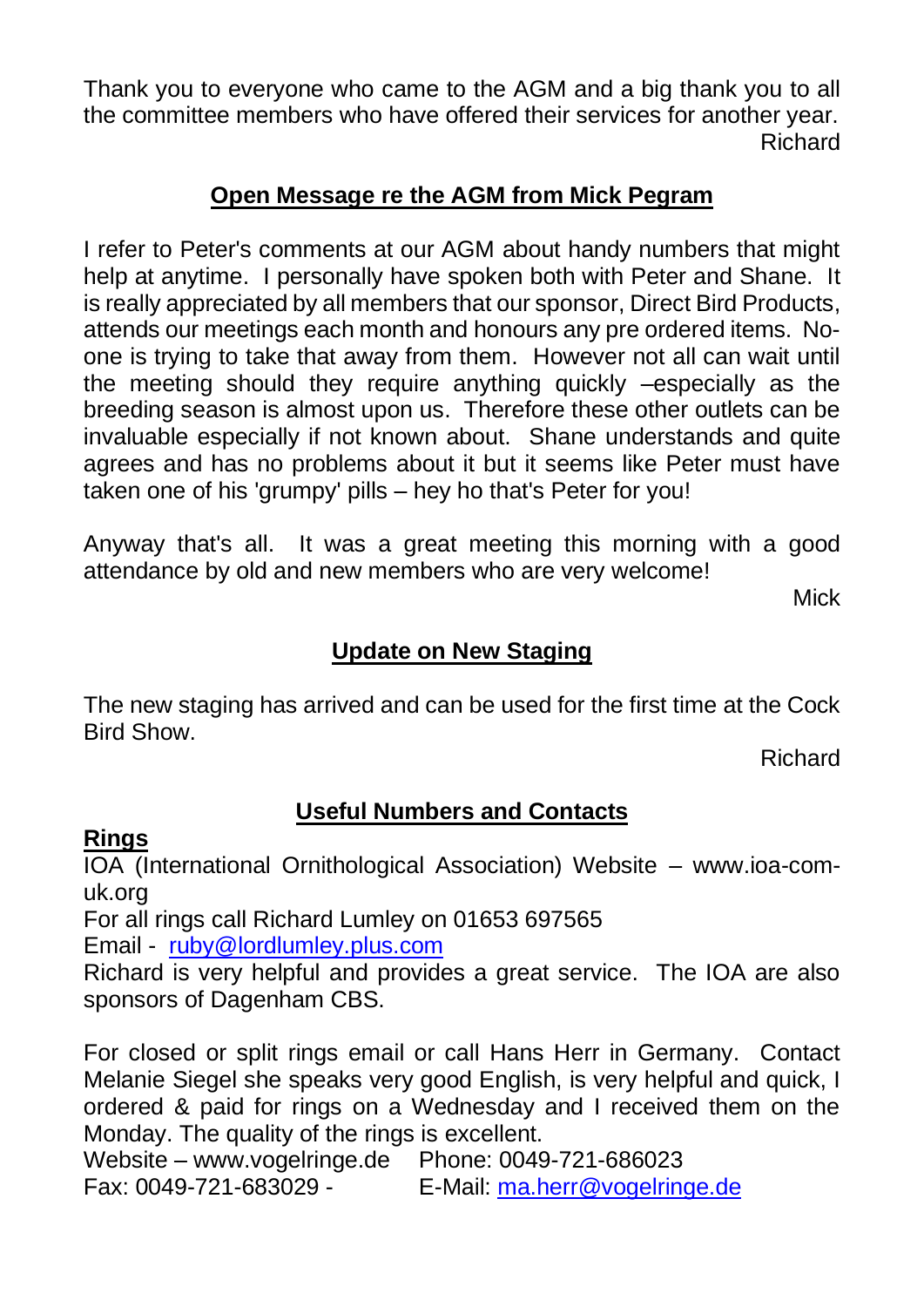## **This Year's Club Sponsor Direct Bird Products – Shane Evans**

Don't forget you can ring Shane and give him your order which he will bring to the next meeting or he can post it to you. Please see the details in his advert at the end of the Newsletter.

#### **Mick Pegram's Recommendations**

**Suppliers of Colour Food by The Standard Laboratory**

Carrophyll Red/Orange/Yellow Contact George Weeks Phone: 01959 576 998 or

E-Mail: [george@standardlabs.co.uk](mailto:george@standardlabs.co.uk)

**Wiltons Pets** Phone: 01268 726 216

**Gladwells Pet & Country Store** Phone: 01268 642 601

## **Pest Control**

#### **If you need Pest Control read on…..**

Les Rix has recommended one of our Members, **David Galea – DG Pest Control**. David is based in Hornchurch and you can contact him on 01708 472172 or 07882 951 578 (Mobile). His e-mail address is [davidgalea@live.co.uk](mailto:davidgalea@live.co.uk) and his website is [www.dgpestcontrol.co.uk.](http://www.dgpestcontrol.co.uk/) You can of course also speak to him at the Club Meetings.

#### **Items for Sale**

If you have any birds or equipment for sale please bring them to the Club or let Barry or Val know and they will add it to the next Newsletter.

#### **Items wanted**

**Roger Mignot** is looking for a **Hen Rock Pebler** and **2 pairs of Swift Parakeets**. If you can help Roger please ring him on 07763 352 449 (1<sup>st</sup>) entry)

If there are any birds or equipment you want please let Barry or Val know what you are looking for so that it can be added to the next Newsletter.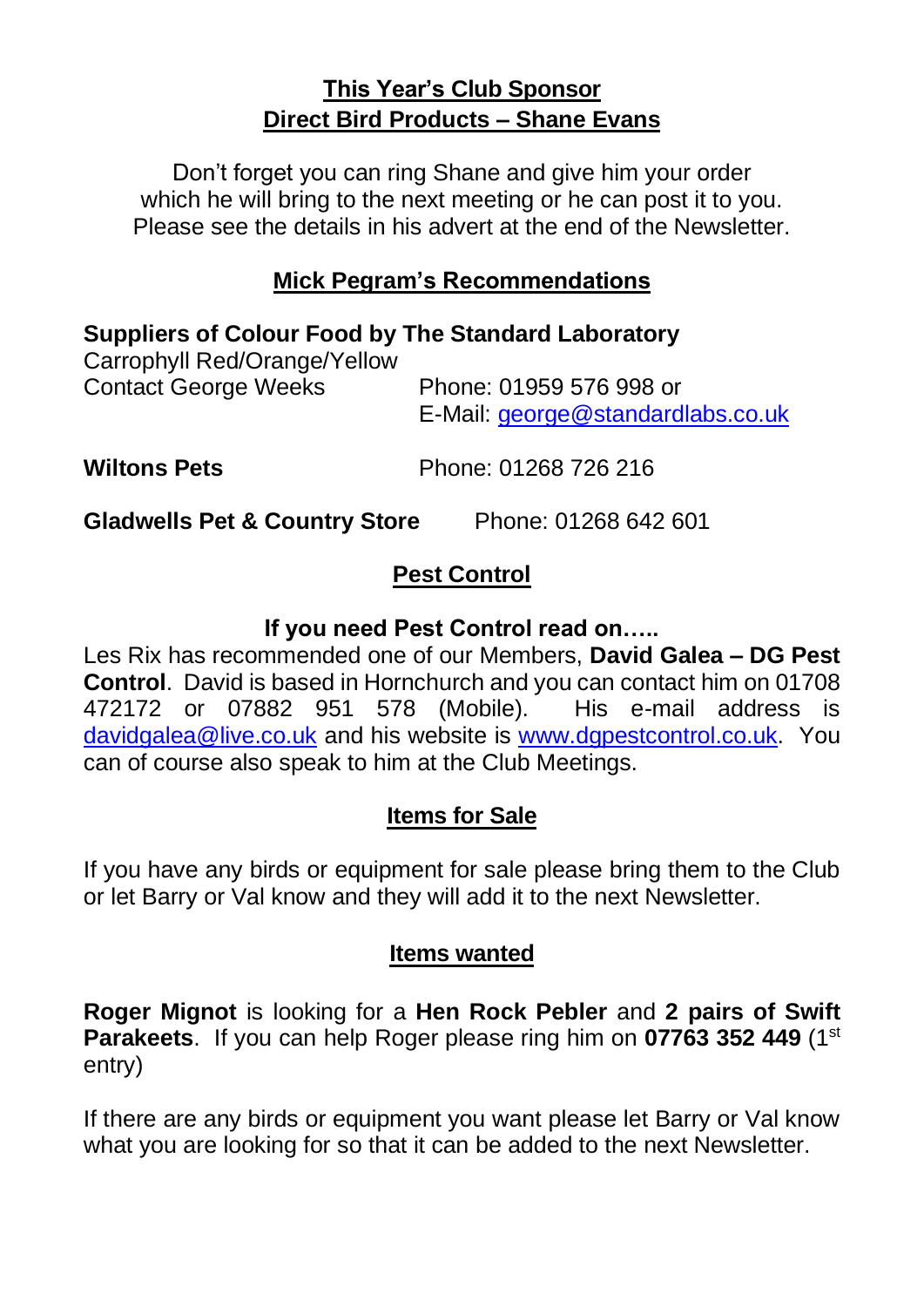*Please note, adverts in the "For Sale" and "Items Wanted" sections will only be included in two Newsletters. If you want your advert in after the two months please let Barry or Val know. Thank you.*

#### **Treasurer's Monthly Report for January 2022**

| Raffle made:         | £107.00 | Members present:          | 30          |
|----------------------|---------|---------------------------|-------------|
| Tea Bar made: £24.50 |         | Guests :                  | $\mathbf 1$ |
| <b>Donations</b>     | £15.00  | New / Returning Members 3 |             |

## **Raffle**

Jimmy Friend won the £50.00 from this month's Raffle **Our thanks to Vista Workspace Solutions for their sponsorship and the raffle prizes**

#### **Football Card**

The winning team was Southampton and the winner was John Young who won £15.00 with £15.00 going to the Club. Thanks to Fergus for organising this.

## **New Members**

We had three new Members at the January Meeting so welcome to Jim Galbally, Steve Russell and Jamie Taylor

## **The Club's Website, etc**

The Club's **website** is [www.dagenhamcbs.com](http://www.dagenhamcbs.com/). You can find out all about our Club right back to 1935. Newsletters, Shows, history and much more. The Club can also be contacted by **e-mail** – [info@dagenhamcbs.com](mailto:info@dagenhamcbs.com) – or via our **Facebook** page.

**Dagenham CBS Facebook and Group Page**: We now have 194 Members on the Group Page. Please give it a look and join in the banter and the up to date news from the members.

## **February 2022 Meeting**

## **This is the First Round of the Dagenham CBS Show League 2022**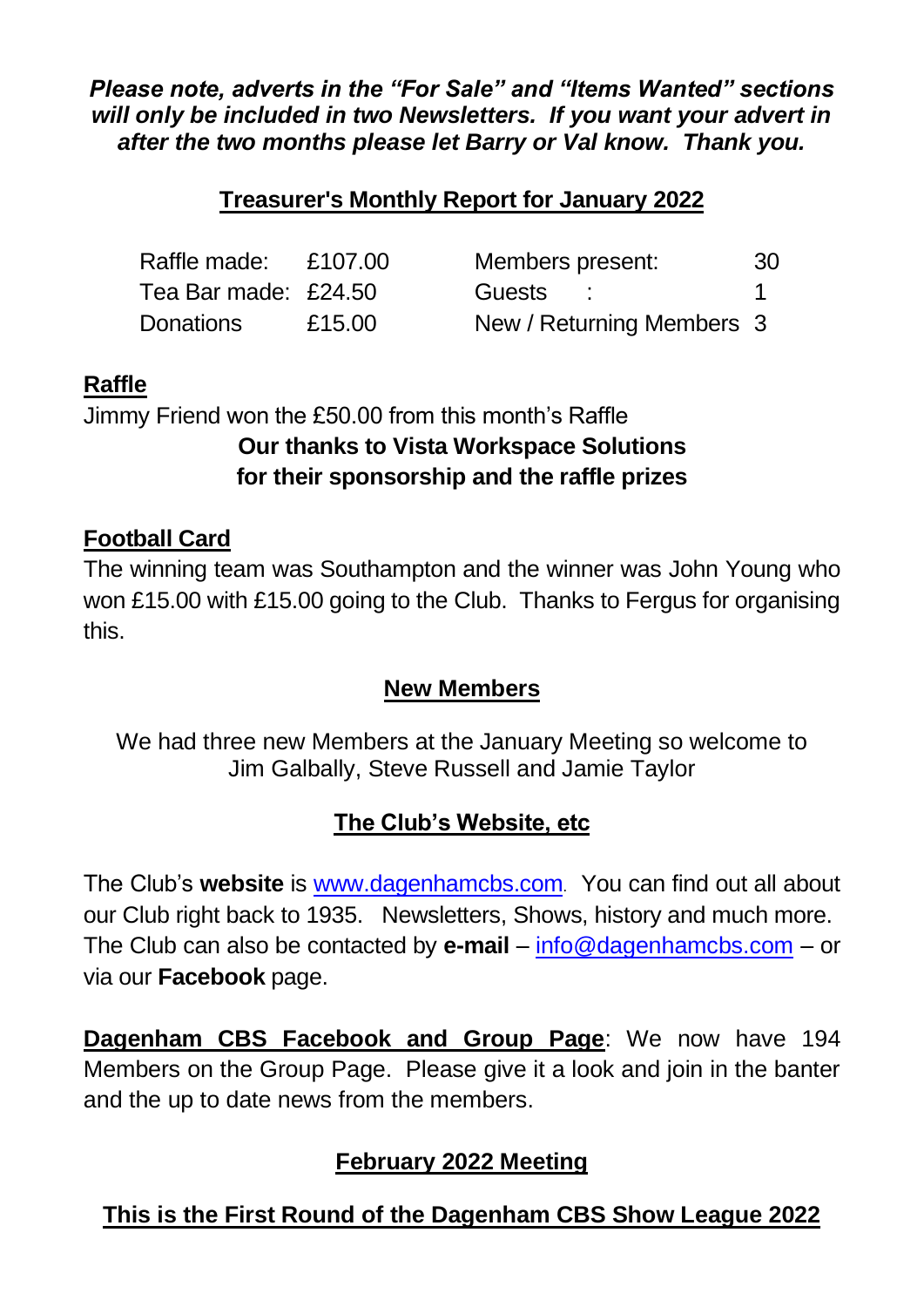We have changed the format of the show to try to give a more balanced outcome.

Members can only enter the maximum of 4 Birds for each show (50p per cage)

The Members will judge the birds again this year. Exhibitors are permitted to judge BUT CANNOT VOTE FOR THEIR OWN BIRDS. This will be checked when the scores are collated.

Each Member/Judge who wants to take part will receive a judging card that they will print their name on at the top and write the cage numbers of the birds they think are best from  $1^{st}$  to  $3^{rd}$  in each section. British, Mules & Hybrids – Canaries – Foreign

Here are the scores each of those birds will receive  $1<sup>st</sup> = 10$  points,  $2<sup>nd</sup> = 8$ points,  $3<sup>rd</sup> = 6$  points. Any birds that do not receive any votes at all will get 2 points.

After all Members/Judges have finished judging, all of each bird's points will be added together to find their total score to see what bird has won.

#### **Prizes for each show**

Best Bird in Show – £20.00 + Large Rosette Best British – Medium Rosette Best Canary – Medium Rosette Best Foreign – Medium Rosette

Judging competition winner – £20.00

This will be the Member/Judge who has picked the correct order on their score card the same as the final result. If there is more than one winner the score cards will go into a hat to pick one winner. If there are no correct winners, it will go to a count back, with any score cards that have all the right 3 birds but in the wrong order put into the hat.

#### **Prizes after both shows**

1<sup>st</sup> Place - Shield + Trophy + £50.00 2<sup>nd</sup> Place - Trophy + £30.00 3<sup>rd</sup> Place - Trophy + £20.00

## **Members' Info.**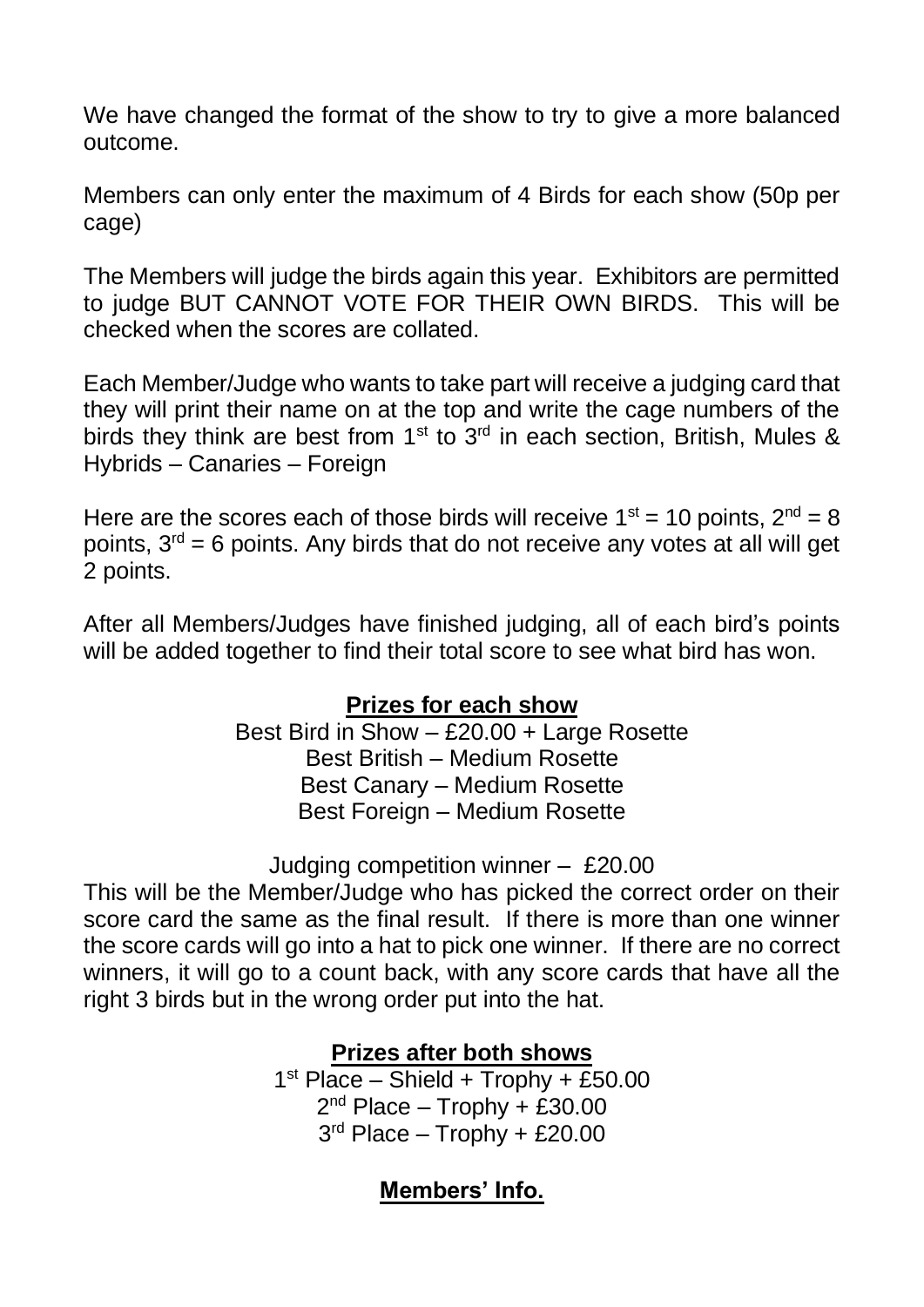Mick Pegram is still dealing with most of the posts on our FaceBook page. Please don't forget to let Richard have your contact details if you are happy for them to be put onto the website page. This will allow members, especially those who are not on FaceBook, to stay in touch and give advice and help to other members who keep the same species or share the same problems.

## **Mick Pegram's "Spot the Member" give-away**

The winner from the March 2020 Newsletter was DAVID DAWKINS. Due to the Covid Pandemic this is still being held over until David is able to return to the Club and claim his winnings.

Mick is continuing with his monthly "Spot The Member" and will be donating £10.00 to the Member who is circled in the following photo.

The winner will be picked at random by a non-member who does not know anyone at the Club. The prize must be claimed at the next Meeting otherwise the £10.00 will be donated to the Club.

Last month's winner was Fergus McCarthy.



**Membership Subscriptions**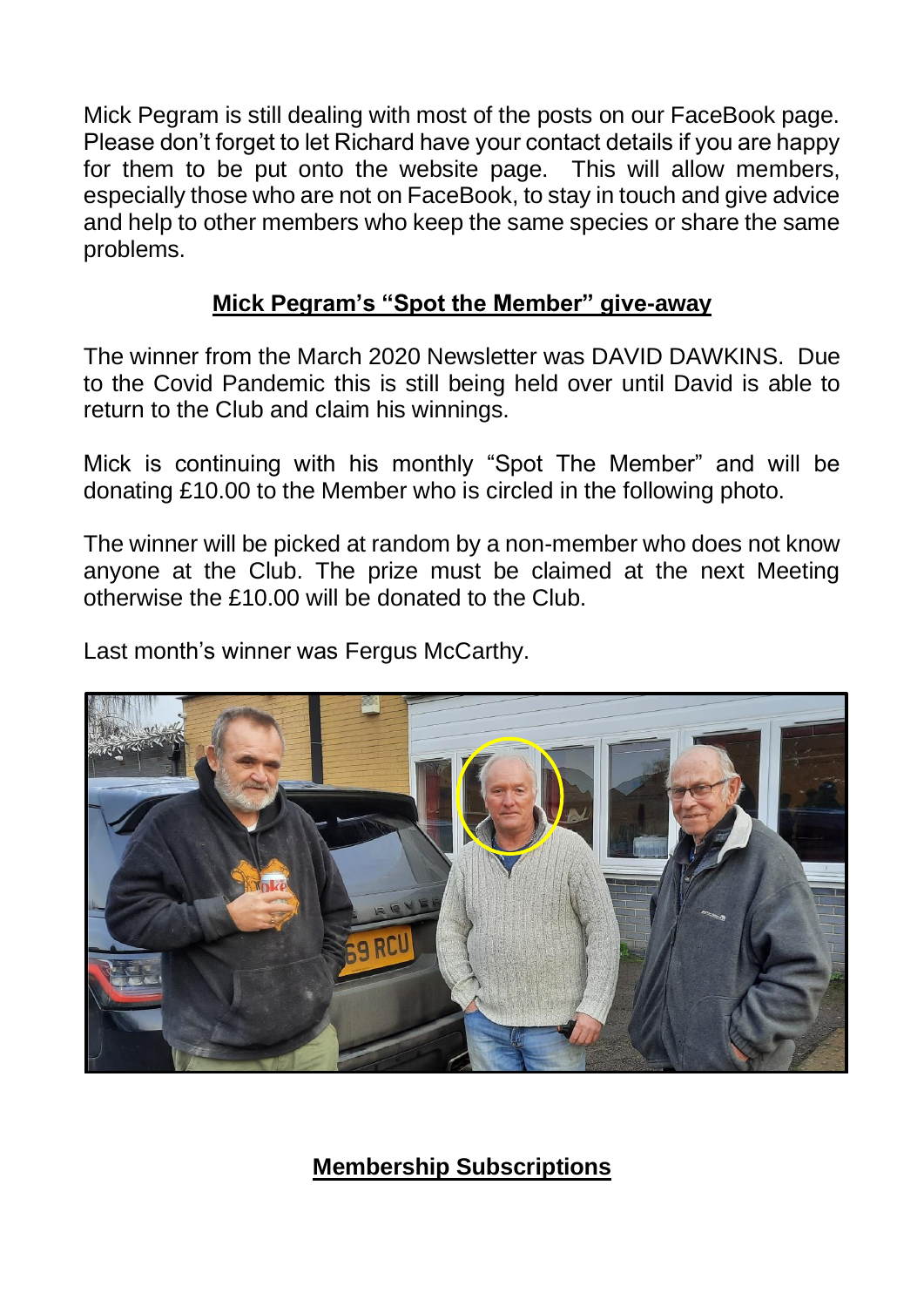The Club's year runs from January to December so your 2022 Subscriptions are now due If you are unable to get to the Meetings you can send your subs to Pete (details at the front of the Newsletter) Please make cheques payable to Dagenham & District CBS

> Single – £15.00 Partnerships – £20.00 Juniors (to 16) – Free

## **Members' Christmas Raffle**

Richard is continuing the Members' Christmas Raffle again this year. Every Member who is signed in at the Meetings will receive one entry for each Meeting attended. The draw will take place at the December Meeting and the winner will receive a cash prize of £100.00 donated by Vista Workspace Solutions.

To win the prize you must be at the Meeting on Friday, the 9<sup>th</sup> December otherwise another ticket will be picked until a winner is declared.

The usual monthly raffle will still take place on the Friday night, with its £50.00 cash prize plus other prizes as normal.

## **A few pictures of our members at the AGM**

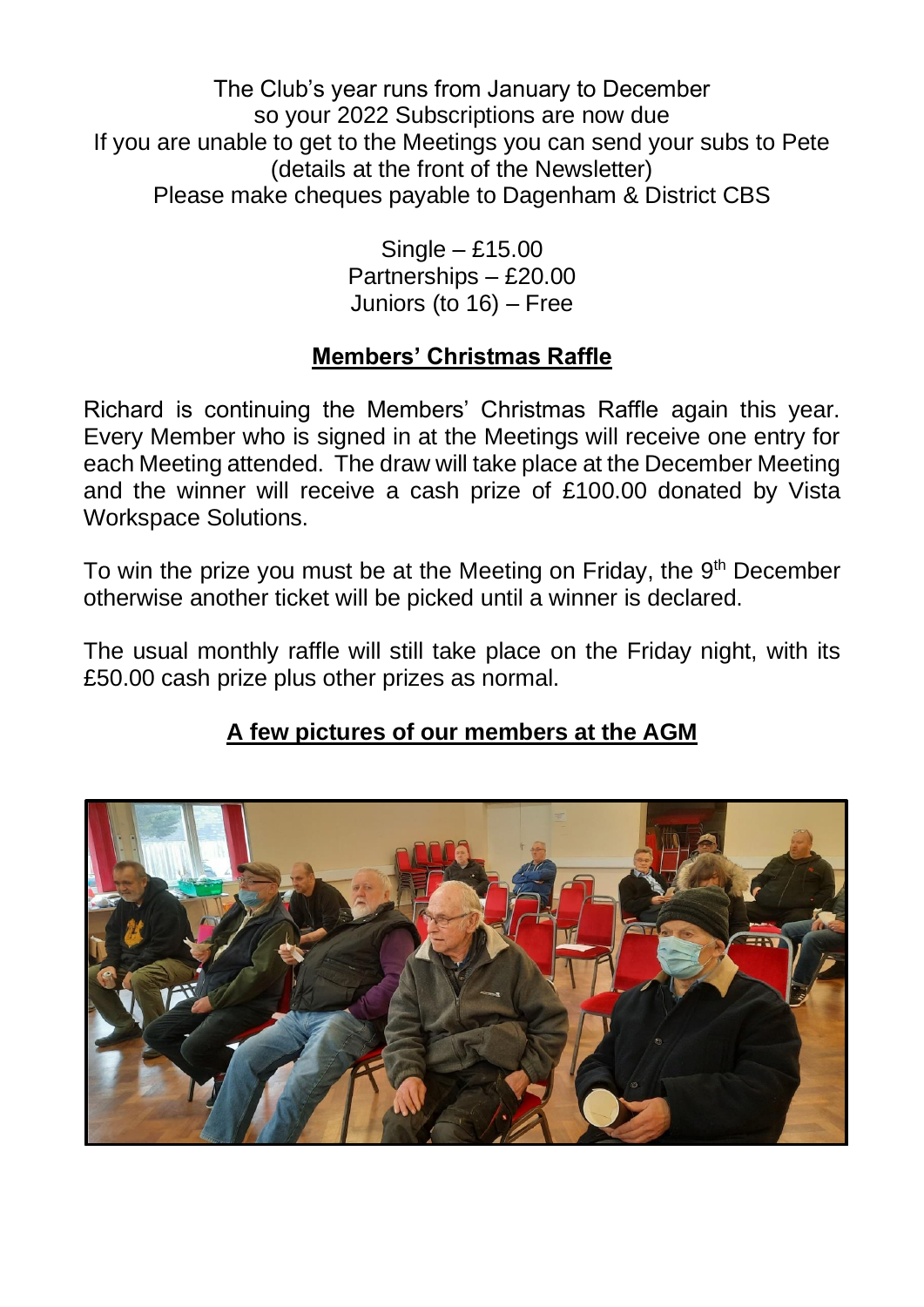